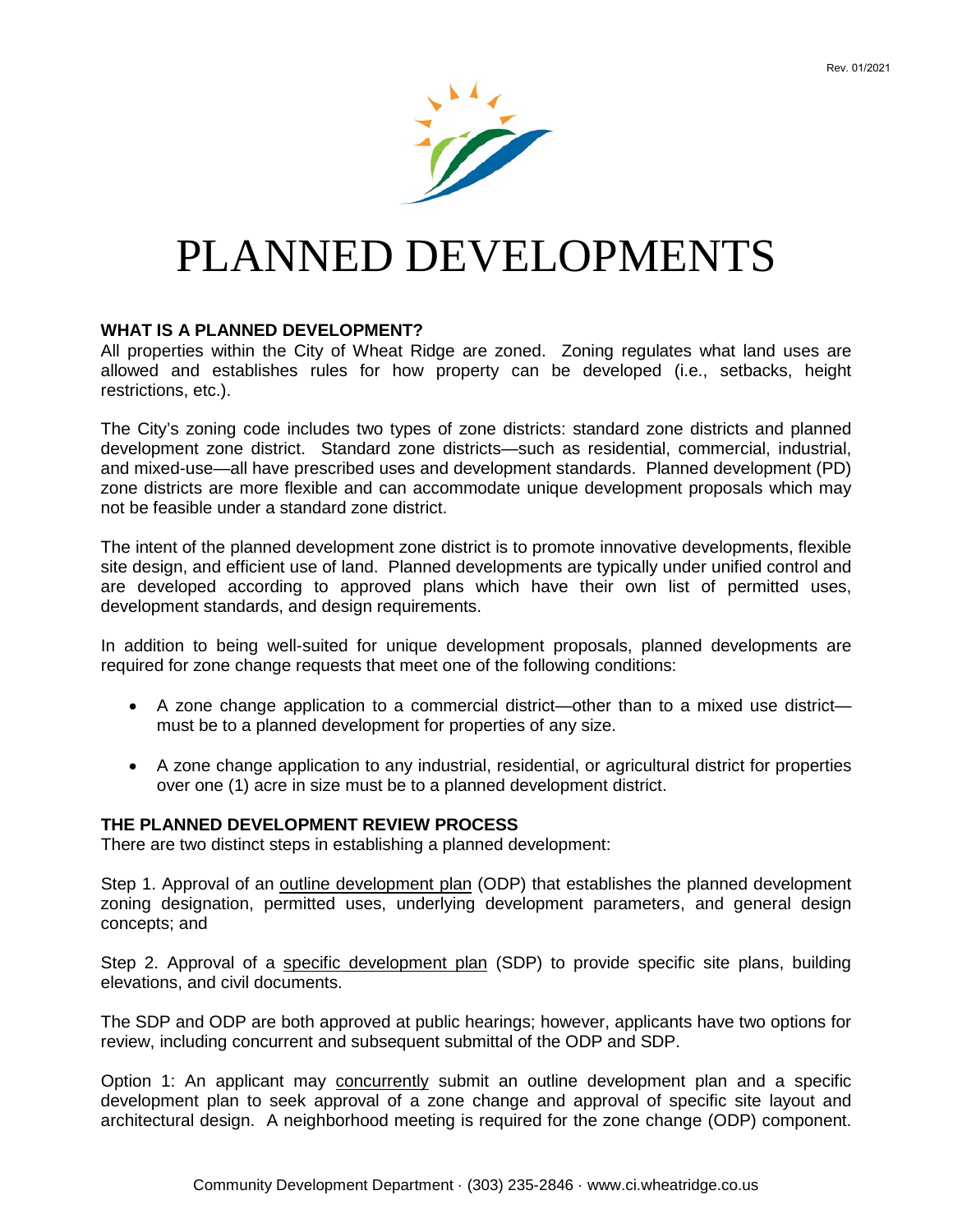Both documents are approved by city council, but the zone change (ODP) is approved by ordinance; the SDP is approved by resolution.

Option 2: The two-step process includes two subsequent applications. First the outline development plan is approved to establish the planned development zoning designation, and then a specific development plan is reviewed to establish site layout and architecture. Under this twostep procedure, only the ODP application requires a neighborhood meeting; it is processed as a zone change to a planned development district, and the ODP is approved by ordinance by city council. In the second step, the SDP is approved by resolution by planning commission.

If platting is required, subdivision or plat review may be carried out simultaneously with the review of the specific development plan.

Prior to application for a planned development, the applicant will need to schedule a preapplication meeting. Staff has initiated this meeting as a means of reviewing the proposal and to provide input on the amendment process and requirements. There is a \$200 fee for the preapplication meeting.

## *For Outline Development Plan applications only:*

After the pre-application meeting, but prior to application, the applicant will need to hold an informal neighborhood meeting. The purpose of the meeting is to provide the opportunity for citizens to become aware of the proposed use in their neighborhood, and to allow the applicant to respond to citizen concerns regarding the proposed project. All residents and property owners within 600 feet will need to be notified of the meeting. Staff will provide the applicant with the notification list of all properties and property owners within the 600 foot radius. It will be the responsibility of the applicant to coordinate with staff to notify area residents of the date, time, and location of the meeting. There is a \$100 fee for the neighborhood meeting. This is not required for a Specific Development Plan application.

## **OUTLINE DEVELOPMENT PLAN (ODP)**

Submittal Requirements. Once the neighborhood meeting is held, a formal application may be submitted. Please refer to the ODP Checklist for all submittal requirements; staff is unable to accept incomplete applications.

Applications must be submitted BY APPOINTMENT with a planner.

Review & Referral. When the application is submitted, a staff planner will be assigned to handle the case. This person is the project manager for the case and will be the contact at the City throughout the entire zone change process.

The case manager will review the submittal application for content. If all submittal requirements have been met, the proposal will be referred to outside service agencies (Xcel Energy, water district, fire district, etc.) and other City agencies (Public Works, Economic Development, etc.) for their review and comment, generally for a period of 15 days. After all comments have been received, the case manager will forward those to the applicant. Modifications to the Outline Development Plan document may be required as a result of these comments.

Planning Commission Hearing. Once all comments and requirements have been met, the ODP application can be scheduled for public hearing in front of Planning Commission.

The Planning Commission is a body of appointed Wheat Ridge citizens that reviews various land use proposals and makes a recommendation to City Council. Publication in the Wheat Ridge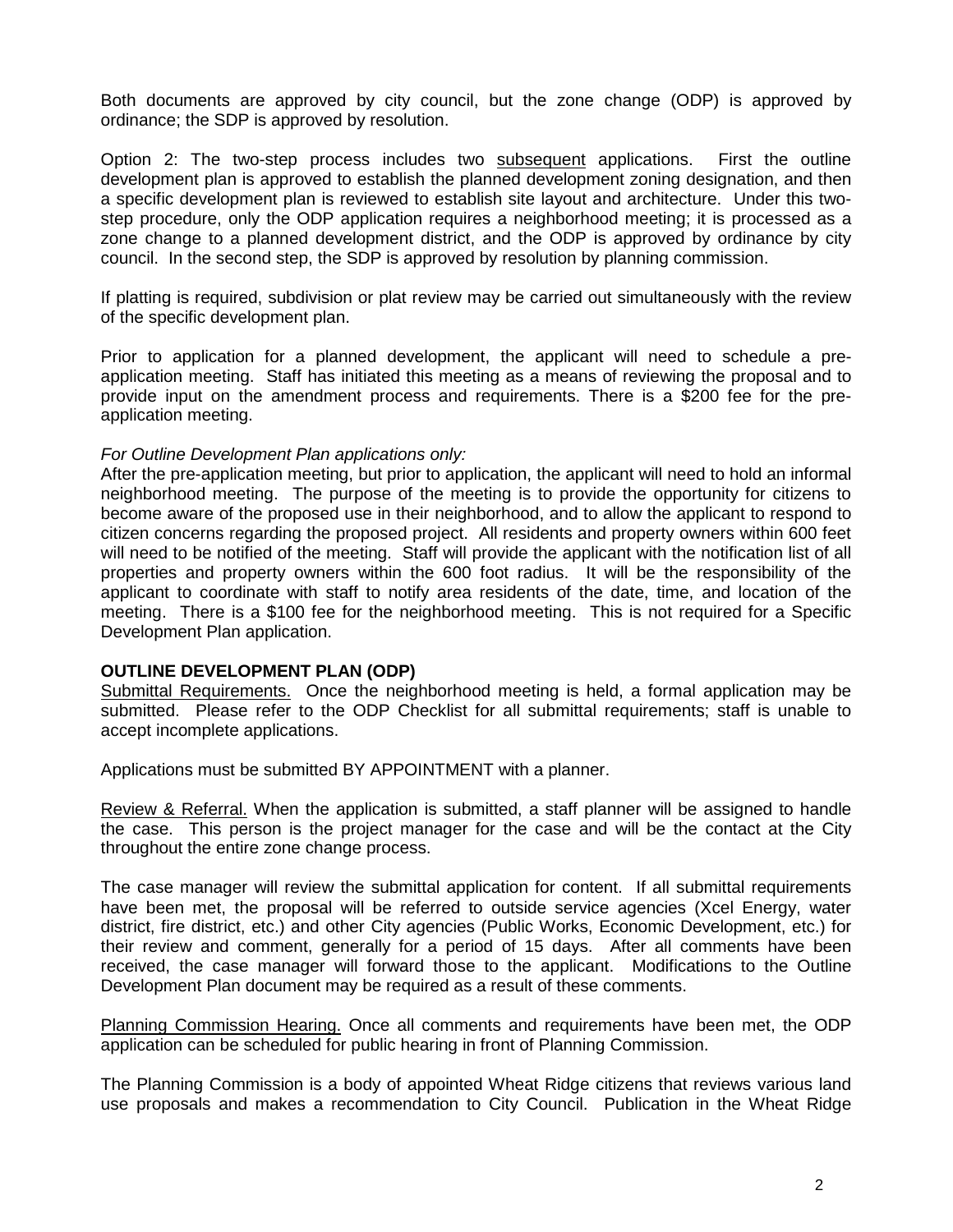Transcript, notice to adjacent landowners within 600 feet, and posting of the property with signs are required prior to the Planning Commission hearing. The City will coordinate the publication, will mail the notices of the hearing, and will provide the applicant with the posting signs. The notifications and postings must occur at least 15 days prior to the public hearing.

The case manager will prepare a staff report which will be presented at the Planning Commission public hearing. There is a specific set of criteria used to evaluate a zone change to a planned development (see section 26-303.D. of the zoning and development code). A recommendation to Planning Commission will be made in the staff report based on these criteria.

At the hearing, after the staff report is given, the applicant and members of the audience will be given a chance to give testimony regarding the application. Generally, a decision for recommendation will be made that same night. Sometimes a case will be continued to another hearing date for further study and input.

City Council Hearing. Regardless of the Planning Commission recommendation, the case is automatically scheduled for public hearing in front of City Council.

A zone change to a planned development district must be approved by ordinance by the City Council which requires two readings. The first reading of the ordinance is not a public hearing and no testimony is given regarding the case. The first reading date is solely for the purpose of publicly setting the public hearing date.

The second reading of the ordinance is a public hearing. The same requirements for adjacent landowner notification and posting will be followed as for the Planning Commission public hearing. A staff report with recommendations will be presented at the public hearing. However, the ordinance approving the zone change does not go into effect until 15 days following the final publication of the ordinance.

Recording. Within 60 days of zoning approval, a blackline mylar of the ODP with original signatures must be provided to the City for recording with the Jefferson County Clerk & Recorder's office.

## **SPECIFIC DEVELOPMENT PLAN (SDP)**

After the approval of the outline development plan, a specific development plan must be approved before right-of-way or building permit applications may be submitted. The purpose of the specific development plan is to establish a site layout, architectural standards, and building elevations for one (1) or more phases of development and to demonstrate feasibility through preliminary or final engineering.

If the SDP is submitted subsequent to the ODP, a second pre-application meeting may be required to discuss the SDP application. There is a \$200 fee for the pre-application meeting.

Submittal Requirements. After the pre-application meeting, a formal application may be submitted. Please refer to the SDP Checklist for all submittal requirements; staff is unable to accept incomplete applications.

Applications must be submitted BY APPOINTMENT with a planner.

Review & Referral. When the application is submitted, a staff planner will be assigned to handle the case. This person is the project manager for the case and will be the contact at the City throughout the entire zone change process.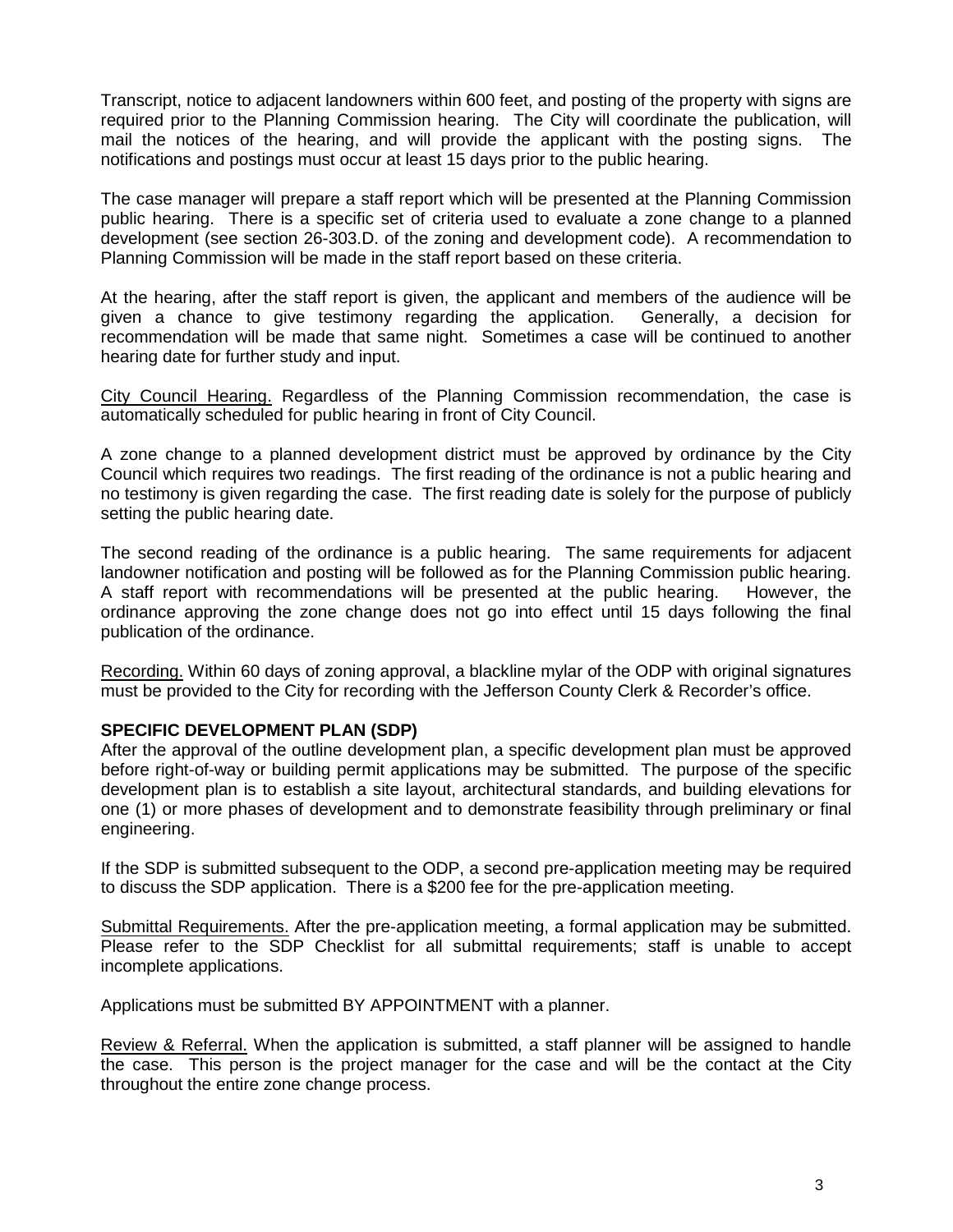The case manager will review the submittal application for content. If all submittal requirements have been met, the proposal will be referred to outside service agencies (Xcel Energy, water district, fire district, etc.) and other City agencies (Public Works, Economic Development, etc.) for their review and comment, generally for a period of 15 days. After all comments have been received, the case manager will forward those to the applicant. Modifications to the Outline Development Plan document may be required as a result of these comments.

Planning Commission Hearing. Once all comments and requirements have been met, the SDP application can be scheduled for public hearing in front of Planning Commission.

The same requirements for adjacent landowner notification and posting will be followed as for the ODP public hearings.

The case manager will prepare a staff report which will be presented at the Planning Commission public hearing. There is a specific set of criteria used to evaluate a specific development plan (see Section 26-305.D. of the zoning and development code). A recommendation to Planning Commission will be made in the staff report based on these criteria, and the staff report with recommendations will be presented at the public hearing.

*Subsequent review.* Planning Commission is the final authority for an SDP submitted separate from and subsequent to an approved ODP.

*Concurrent review.* If the outline development plan and specific development plan applications are submitted concurrently, Planning Commission will make a recommendation to City Council, and City Council will review the SDP and ODP. The ODP is approved by ordinance, but the SDP is approved by resolution.

Recording: Within 60 days of approval, a blackline mylar of the SDP with original signatures must be provided to the City for recording with the Jefferson County Clerk & Recorder's office.

## **ODP/SDP AMENDMENT REVIEW PROCESS**

Amendments are required when an applicant wishes to develop or redevelop a property in a way that varies from the originally approved documents for a planned development. Proposed changes that affect the character of a development, the underlying development standards, or the permitted land uses often require an amendment to the approved outline development plan. These types of amendments are generally subject to the same approval procedure described above for the original ODP.

A specific development plan may vary from the approved outline development plan so long as the variations are within the parameters of the ODP. Minor amendments to an approved SDP may be approved administratively. More extensive amendments may require review by the Planning Commission subject to the same SDP approval process described above.

For planned developments approved prior to July 23, 2012, amendments may be reviewed based on the provisions of the current code or based on the regulations under which the planned development was originally approved. The procedure for processing amendments will be determined on a case-by-case basis by the community development director and communicated to the applicant at the pre-application meeting. In most cases, for the purpose of amendments, an existing outline development plan will be treated as an outline development plan under these regulations; an existing final development plan will be treated as a specific development plan.